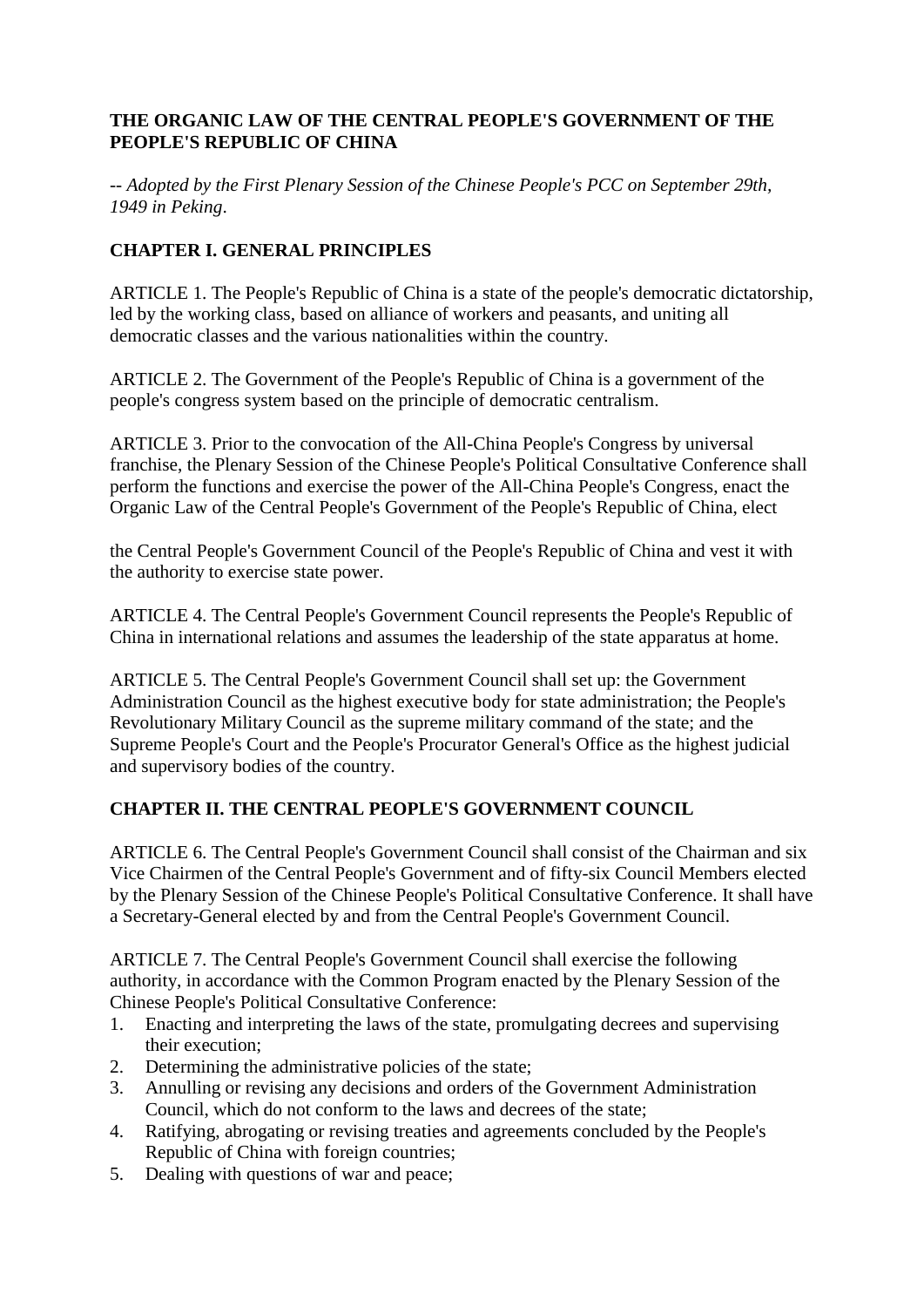- 6. Approving or revising the state budget and financial statement;
- 7. Promulgating acts of general amnesty and pardon;
- 8. Instituting and awarding orders, medals, and titles of honour of the state;
- 9. Appointing or removing of government personnel as follows:
	- A. Appointment or removal of the Premier and Vice-Premiers and Members of the Government Administration Council; Secretary-General and Assistant Secretaries-General of the Government Administration Council; Chairmen, ViceChairmen, and Members of the various Committees and Commissions; Ministers and ViceMinisters of the various Ministries; President and Vice-Presidents of the Academy of Sciences; Directors and Deputy Directors of the various Administrations; and Manager and Assistant Managers of the Bank;
	- C. Appointment or removal or confirmation of the appointment or removal, on the recommendation of the Government Administration Council, of chairmen, vicechairmen and chief administrative personnel of people's governments in various major administrative areas, provinces and municipalities;
	- D. Appointment or removal of ambassadors, ministers and plenipotentiary representatives to foreign states;
	- E. Appointment or removal of the Chairmen, Vice-Chairmen and Members of the People's Revolutionary Military Council; of the Commander-in-Chief, Deputy Commander-in-Chief, Chief of Staff, Deputy Chief of Staff, Director and Assistant Director of the General Political Department of the People's Liberaton Army;
	- F. Appointment or removal of the President and Vice-Presidents and Committee Members ofthe Supreme People's Court, the Procurator-General, Deputy Procurators-General and Committee Members of the People's Procurator-General's Office;
- 11. Preparing for and convening the All-China People's Congress.

ARTICLE 8. The Chairman of the Central People's Government shall preside over the meetings of the Central People's Government Council and shall direct its work.

ARTICLE 9. The Vice-Chairmen and Secretary General of the Central People's Government shall assist the Chairman in the discharge of his duties.

ARTICLE 10. Sessions of Central People's Government Council shall be convened by the Chairman once every two months. The Chairman may convene the session earlier or postpone it when conditions demand it or upon the request of more than one third of the members of the Central People's Government Council or upon the request of the Government Administration Council. More than one half of the Council Members constitute a quorum and the adoption of any resolution demands the concurrence of over one half of the Members present at the session.

ARTICLE 11. The Central People's Government Council shall have a Secretariat and may set up other subordinate working bodies when necessary.

ARTICLE 12. The Central People's Government Council shall enact its own organizational regulations.

### **CHAPTER III. THE GOVERNMENT ADMINISTRATION COUNCIL**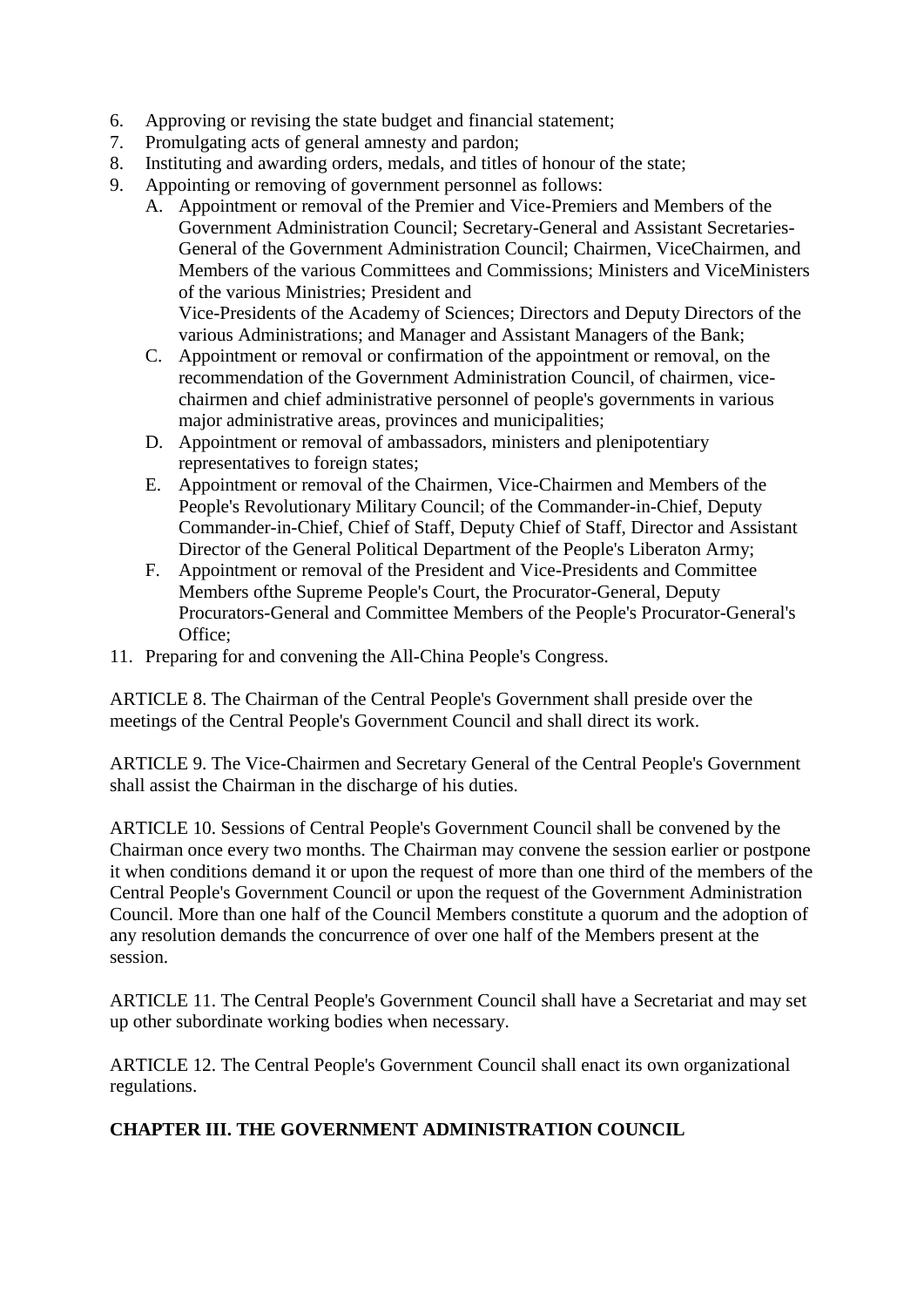ARTICLE 13. The Government Administration Council shall consist of a Premier, a number of Vice Premiers, a Secretary-General and a number of Council Members appointed by the Central People's Government Council.

Members of the Government Administration Council may concurrently hold posts as Chairmen of the various Committees or Commissions or as Ministers of the various Ministries.

ARTICLE 14. The Government Administration Council shall be responsible and accountable to the Central People's Government Council. When the Central People's Government Council adjourns, the Government Administration Council shall be responsible and accountable to the Chairman of the Central People's Government.

ARTICLE 15. The Government Administration Council shall exercise the following authority on the basis and in application of the Common Program of the Chinese People's Political Consultative Conference, and of the laws and decrees of the state and of the administrative policies stipulated by the Central People's Government Council:

- 1. Issuing decisions and orders and verifying their execution;
- 2. Annulling or revising the decisions and orders of the Committees, Ministries, Commissions, Academy, Administrations, and Bank, and governments of all levels, which do not conform to the laws and decrees of the state and of the decisions and orders. of the Government Administration Council;
- 3. Submitting bills to the Central Peoples' Government Council;
- 4. Co-ordinating, unifying and directing the interrelations, the internal organisations and the general work of the Committees, Ministries, Commissions, Academy, Administrations and Bank and other subordinate bodies;
- 5. Directing the work of local people's governments throughout the country;
- 6. Appointing or removing, or confirming the appointment or removal of the chief administrative personnel of county and municipal level and above, not included in ARTICLE 7, Section 9, B.

ARTICLE 16. The Premier of the Government Administration Council shall direct the Council's affairs. The Vice-Premiers and the Secretary-General of the Government Administration Council shall assist the Premier in the discharge of his duties.

ARTICLE 17. Once a week the Government Administration Council shall hold meetings convened by the Premier. The Premier may convene the meeting earlier or postpone it when conditions demand it, or upon the request of over one third of the Council Members. Over one half of the Members of the Government Administration Council constitute a quorum, and the adoption of a resolution demands the concurrence of over one half of the Members present at the meeting.

The decisions and orders of the Government Administration Council shall come into force when signed by the Premier or signed by the Premier and countersigned by the heads of the Committees, Ministries, Commissions, Academy, Administrations, or Bank concerned.

ARTICLE 18. The Government Administration Council shall set up Committees of Political and Legal Affairs, of Financial and Economic Affairs, of Cultural and Educational Affairs, of People's Control, and shall set up the following Ministries, Commissions, Academy, Administrations, and Bank, which shall direct their respective departments of state administration: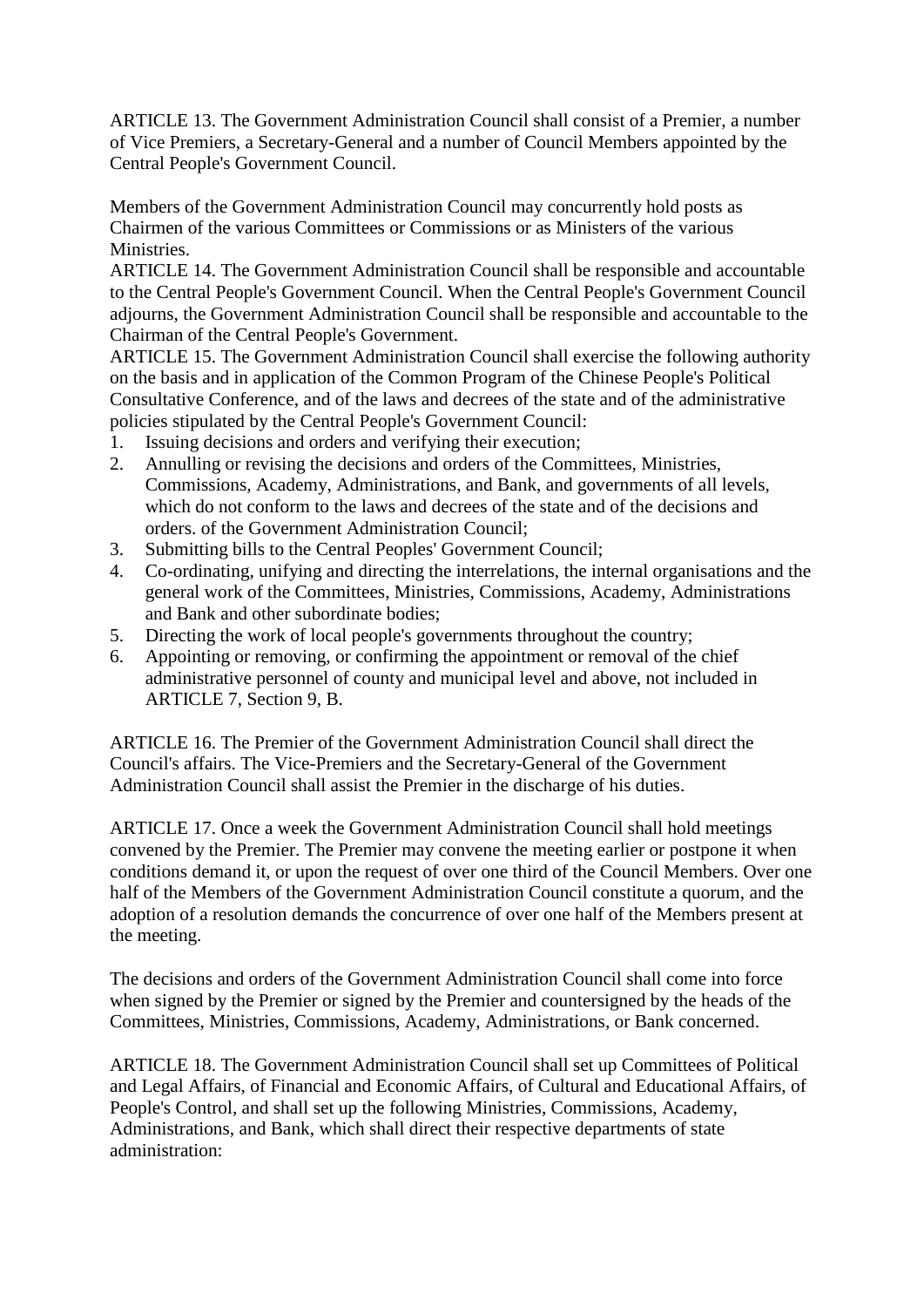Ministry of the Interior, Ministry of Foreign Affairs, Information Administration, Ministry of Public Security, Ministry of Finance, People's Bank, Ministry of Trade, Customs Administration, Ministry of Heavy Industry, Ministry of Fuel Industry, Ministry of Textile Industry, Ministry of Food Industry, Ministry of Light Industry (industries not included in the four mentioned above), Ministry of Railways, Ministry of Posts and Tele-Communications, Ministry of Communications, Ministry of Agriculture, Ministry of Forestry and Land Reclamation, Ministry of Water Conservancy, Ministry of Labour, Ministry of Cultural Affairs, Ministry of Education, Academy of Sciences, Press Administration, Publications Administration, Ministry of Public Health, Ministry of Justice, Commission of Legislative Affairs, Commission of the Nationalities Affairs, Commission of Overseas Chinese Affairs.

The Committee of Political and Legal Affairs shall direct the work of the Ministry of the Interior, the Ministry of Public Security, the Ministry of Justice, the Commission of Legislative Affairs, and the Commission of the Nationalities Affairs.

The Committee of Financial and Economic Affairs shall direct the work of the Ministries of Finance, of Trade, of Heavy Industry, of Fuel Industry, of Textile Industry, of Food Industry, of Light Industry, of Railways, of Posts and Tele-Communications, of Communications, of Agriculture, of Forestry and Land Reclamation, of Water Conservancy, of Labour, and of the People's Bank, and of the Customs Administration.

The Committee of Cultural and Educational Affairs shall direct the work of the Ministry of Cultural Affairs, the Ministry of Education, the Ministry of Public Health, the Academy of Sciences, the Press Administration, and the Publications Administration.

In order to carry out their work, the responsible Committees may issue decisions and orders to the Ministries, the Commissions, the Academy, the Administrations and the Bank under their direction and to other subordinate bodies and may verify their execution.

The Committee of People's Control shall be responsible for the supervision over the execution of duties by government institutions, and public functionaries.

ARTICLE 19. The Ministries, Commissions, Academy, Administrations and the Bank may announce decisions and issue orders within their jurisdiction and may verify their execution.

ARTICLE 20. The Government Administration Council shall have a Secretariat to deal with the routine work and to take charge of the files, archives and seals of the Government Administration Council, etc.

ARTICLE 21. The organisational regulations of the Government Administration Council, the Committees, Ministries, Commissions, the Academy, the Administrations, the Bank and the Secretariat shall be enacted or ratified by the Central People's Government Council.

ARTICLE 22. The Central People's Government Council may, when necessary, decide on the increase or reduction of the number or on the merging of the Committees, Ministries, Commissions, the Academy, Administrations, the Bank and the Secretariat.

### **CHAPTER IV. THE PEOPLE'S REVOLUTIONARY MILITARY COUNCIL**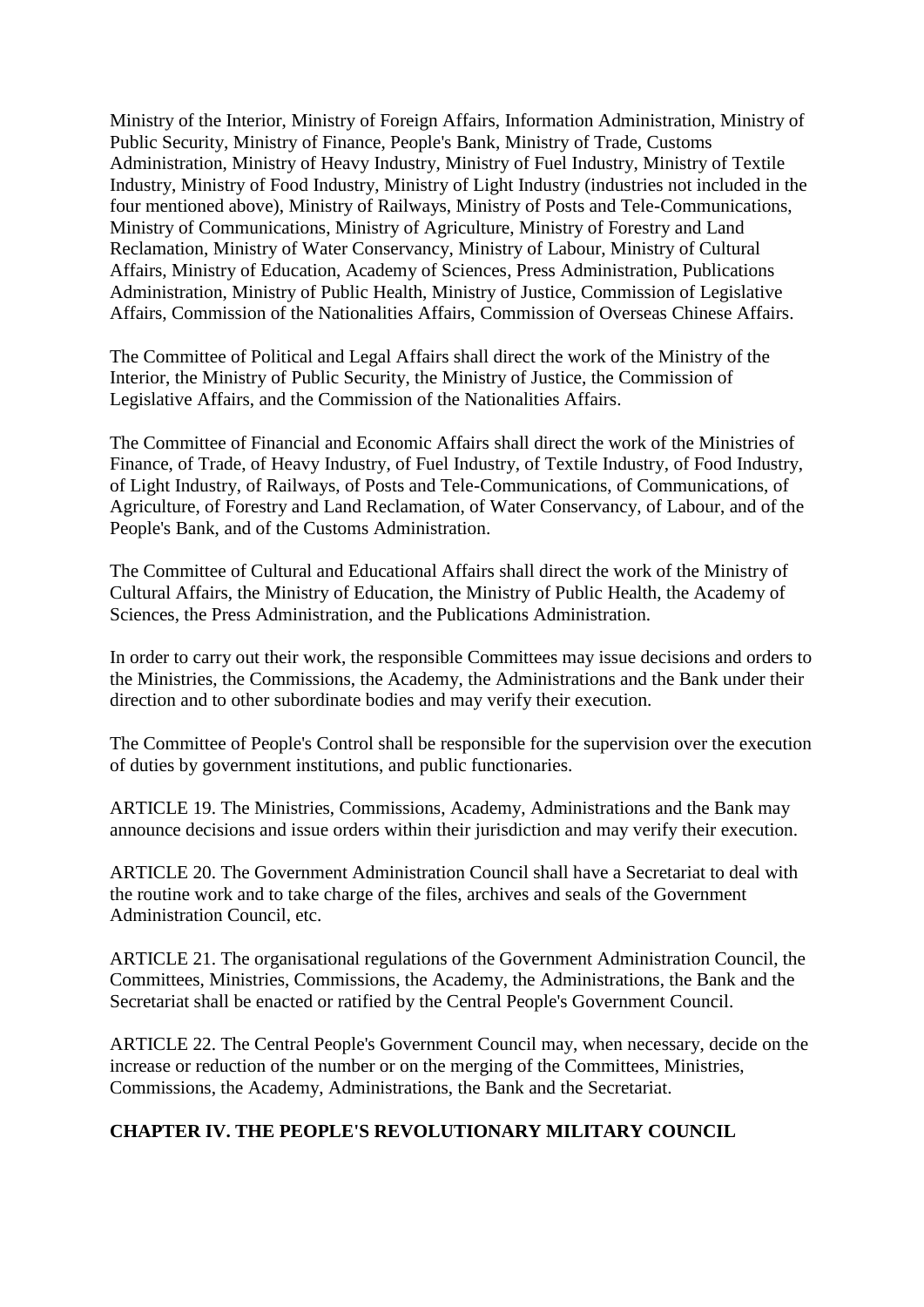ARTICLE 23. The People's Liberation Army and other people's armed forces throughout the country shall come under the unified control and command of the People's Revolutionary Military Council.

ARTICLE 24. The People's Revolutionary Military Council shall have a Chairman, a number of Vice Chairmen, and a number of Council Members.

ARTICLE 25. The organisation of the People's Revolutionary Military Council and the system of its administration and command shall be determined by the Central People's Government Council.

### **CHAPTER V. THE SUPREME PEOPLE'S COURT AND THE PEOPLE'S PROCURATOR-GENERAL'S OFFICE**

ARTICLE 26. The Supreme People's Court is the highest judicial body of the country, and is charged with the direction and supervision of the judicial work of all levels of judicial bodies of the country.

ARTICLE 27. The Supreme People's Court shall have a President and a number of Vice-Presidents and, a number of Committee Members.

ARTICLE 28. The People's Procurator-General's Office shall have the supreme supervisory power to ensure the strict observance of the law by all government institutions and public functionaries as well as by nationals of the country.

ARTICLE 29. The People's Procurator-General's Office shall have a Procurator-General, a number of Deputy Procurators-General and a number of Committee Members.

ARTICLE 30. The organisational regulations of the Supreme People's Court and of the People's Pro-

curator-General's Office shall be enacted by the Central People's Government Council.

# **CHAPTER VI. RIGHT OF AMENDMENT AND INTERPRETATION OF THIS ORGANIC LAW**

ARTICLE 31. The right of amendment of the Organic Law of the Central People's Government belongs to the Plenary Session of the Chinese People's Political Consultative Conference; while the latter is not in session, it belongs to the Central People's Government Council. The right of interpretation of this Organic Law belongs to the Central People's Government Council.